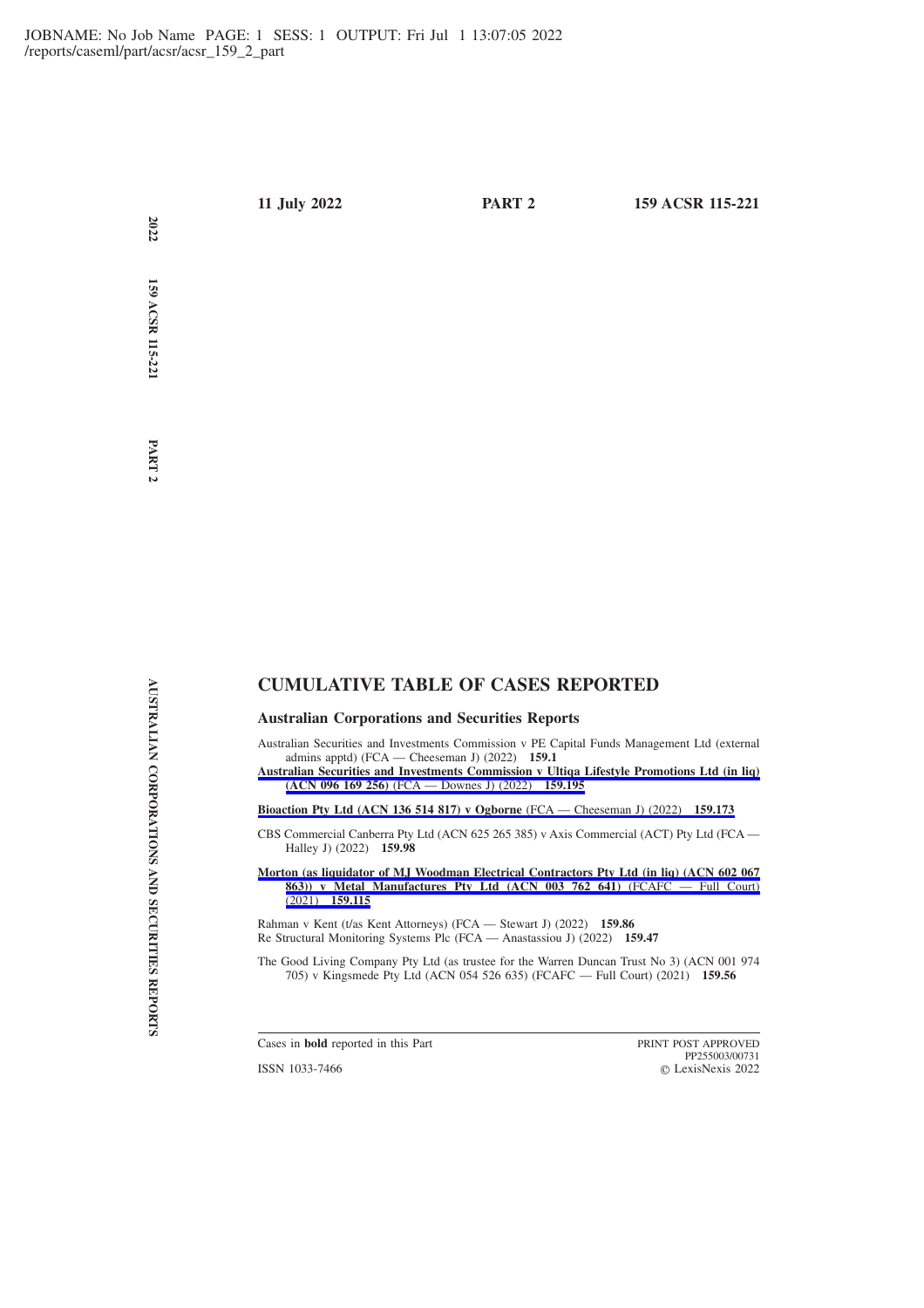## **CASES JUDICIALLY CONSIDERED IN THIS PART**

- Commissioner of Taxation v Linter Textiles Australia Ltd (in liq) (2005) 220 CLR 592; 215 ALR 1; [2005] HCA 20, distinguished 159.115
- Day & Dent Constructions Pty Ltd (in liq) v North Australian Properties Pty Ltd (prov liquidator apptd) (1982) 150 CLR 85; 40 ALR 399; 6 ACLR 545, applied 159.115

Gye v McIntyre (1991) 171 CLR 609; 98 ALR 393, applied 159.115

Hall v Poolman (2007) 65 ACSR 123; [2007] NSWSC 1330, not followed 159.115 Hiley v The People's Prudential Assurance Co Ltd (1938) 60 CLR 468; [1938] ALR 469, applied 159.115

Re Nortel GmbH (in administration) [2014] AC 209; [2013] 4 All ER 887; [2013] UKSC 52, distinguished 159.115

Re Starkey [1994] 1 Qd R 142; (1993) 115 ALR 305, distinguished 159.115

Re Washington Diamond Mining Co [1893] 3 Ch 95, distinguished 159.115

Rochester Communications Group Pty Ltd v Lader Pty Ltd (1997) 143 ALR 648; 23 ACSR 380; 15 ACLC 570, applied 159.173

SGR Pastoral Pty Ltd v Christensen (2019) 2 QR 334; [2019] QSC 229, applied 159.173; followed 159.173

Shirlaw v Lewis (1993) 10 ACSR 288, distinguished 159.115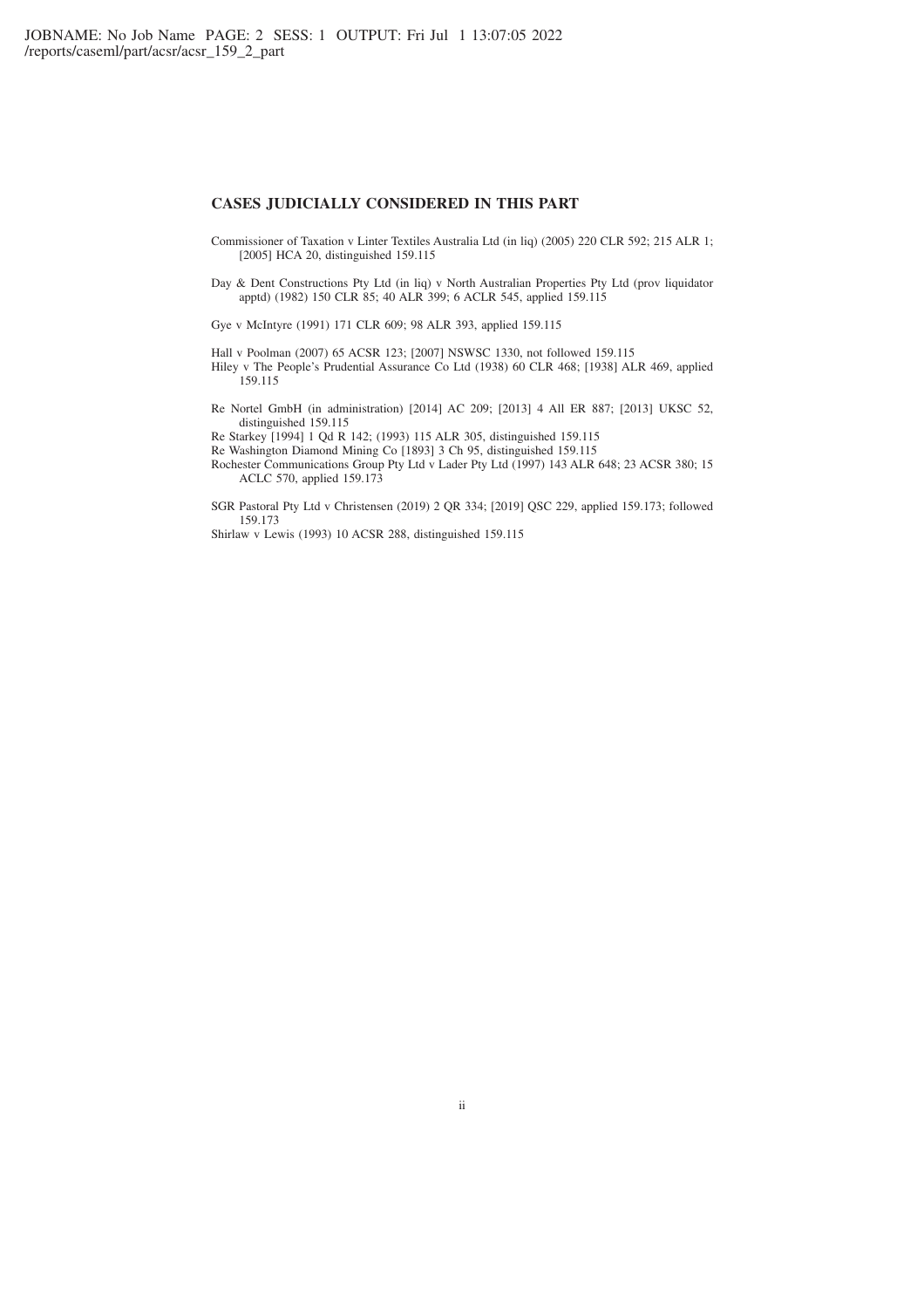# **STATUTES, RULES, ETC CITED IN THIS PART**

## **COMMONWEALTH**

#### Corporations Act 2001 s 105A .............. **159.173** s 105B .............. **159.173** s 459G ............. **159.173** s 553C .............. **159.115** s 588FA ............. **159.115** s 761A .............. **159.195** s 766B .............. **159.195** s 910A .............. **159.195** s 912C .............. **159.195** s 960 . . . . . . . . . . . . . . **159.195** s 961B .............. **159.195** s 961G ............. **159.195** s 961H ............. **159.195** s 961J .............. **159.195** s 961L .............. **159.195** s 764A(1)(b) .......... **159.195** s 912A(1)(a) .......... **159.195** s 912A(1)(c) .......... **159.195** s 912A(1)(ca) .......... **159.195** s 912A(5A) ........... **159.195** s 961(1) ............. **159.195** s 1101B(1)(a)(i) ......... **159.195** s 1317E(1) ........... **159.195** Ch 7 Pt 7.7A .......... **159.195** Federal Court Act 1976 s 25(6) .............. **159.115**